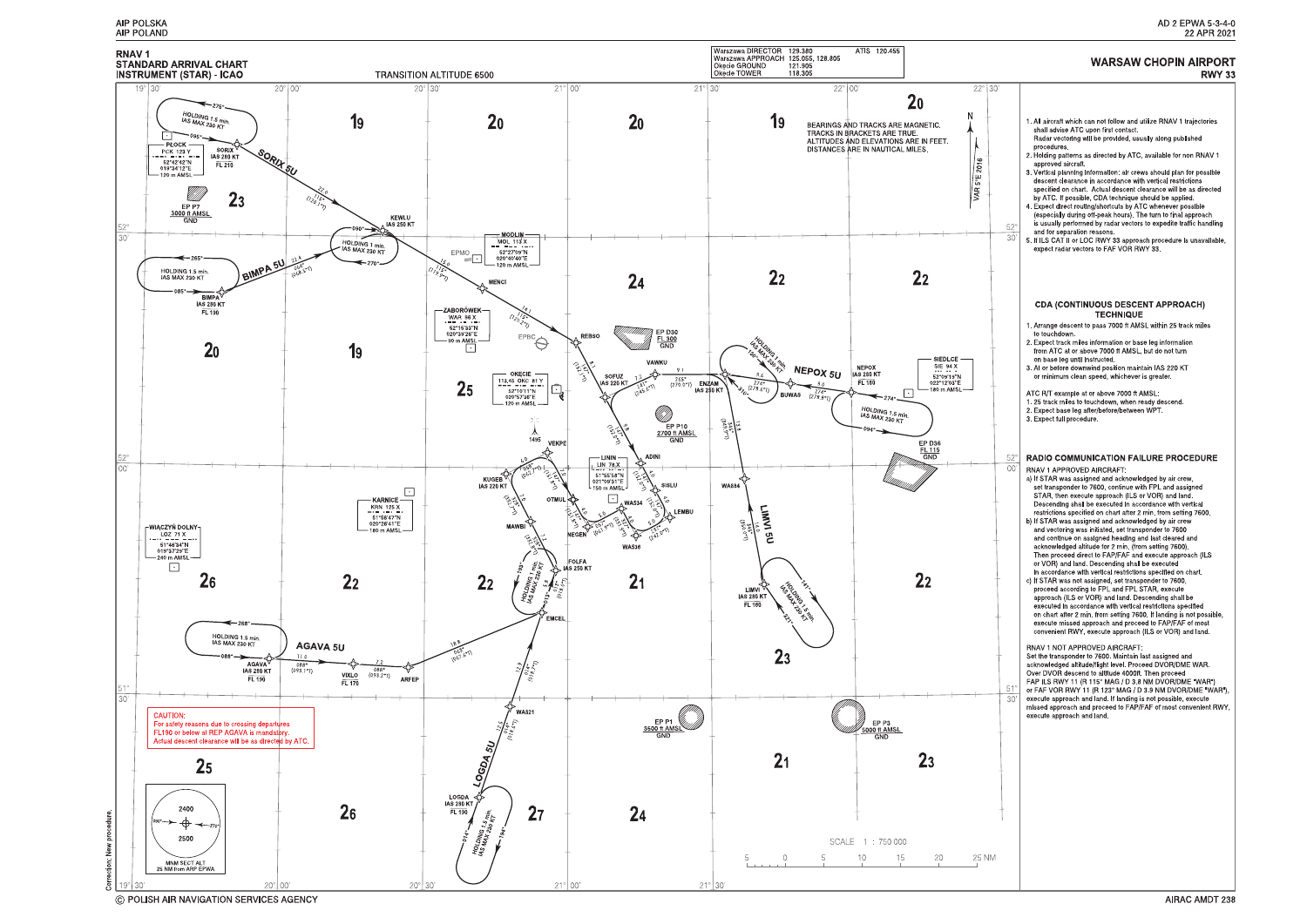#### **RNAV 1 STANDARD ARRIVAL CHART INSTRUMENT (STAR) - ICAO**

#### **WARSAW CHOPIN AIRPORT RWY 33**

**BIMPA 5U**

| <b>SEQUENCE</b><br><b>NUMBER</b> | <b>PATH</b><br>TERMINATOR | <b>WAYPOINT</b><br><b>IDENTIFIER</b> | <b>COURSE / TRACK</b><br>$^{\circ}$ M $^{\circ}$ T) | <b>DISTANCE</b><br>(NM)  | <b>ALTITUDE</b>          | <b>SPEED</b><br>(kt)     | <b>NAV SPEC</b>   |
|----------------------------------|---------------------------|--------------------------------------|-----------------------------------------------------|--------------------------|--------------------------|--------------------------|-------------------|
| 001                              | IF                        | <b>BIMPA</b>                         |                                                     | $\overline{\phantom{0}}$ | $-FL190$                 | $-280$                   | RNAV <sub>1</sub> |
| 002                              | TF                        | <b>KEWLU</b>                         | 064 (068.5)                                         | 22.44                    | ٠                        | $-250$                   | RNAV <sub>1</sub> |
| 003                              | TF                        | <b>MENCI</b>                         | 115 (119.9)                                         | 15.00                    | $\overline{\phantom{a}}$ |                          | RNAV <sub>1</sub> |
| 004                              | TF                        | <b>REBSO</b>                         | 115 (120.2)                                         | 14.10                    |                          |                          | RNAV <sub>1</sub> |
| 005                              | TF                        | SOFUZ                                | 147 (152.1)                                         | 8.07                     | ٠                        | $-220$                   | RNAV <sub>1</sub> |
| 006                              | TF                        | <b>ADINI</b>                         | 147 (152.0)                                         | 9.77                     | $\blacksquare$           | $\overline{\phantom{a}}$ | RNAV <sub>1</sub> |
| 007                              | TF                        | SISLU                                | 147 (152.0)                                         | 4.01                     | $\overline{\phantom{a}}$ |                          | RNAV <sub>1</sub> |
| 008                              | TF                        | LEMBU                                | 147 (152.0)                                         | 4.00                     | $\blacksquare$           |                          | RNAV <sub>1</sub> |
| 009                              | TF                        | <b>WA536</b>                         | 237 (242.0)                                         | 5.00                     | $\overline{\phantom{a}}$ |                          | RNAV <sub>1</sub> |
| 010                              | TF                        | <b>WA534</b>                         | 327 (331.9)                                         | 4.00                     | $\overline{\phantom{a}}$ | $\overline{\phantom{a}}$ | RNAV <sub>1</sub> |

### **SORIX 5U**

| <b>SEQUENCE</b><br><b>NUMBER</b> | <b>PATH</b><br><b>TERMINATOR</b> | <b>WAYPOINT</b><br><b>IDENTIFIER</b> | <b>COURSE / TRACK</b><br>$^{\circ}$ M $^{\circ}$ T) | <b>DISTANCE</b><br>(NM) | <b>ALTITUDE</b> | <b>SPEED</b><br>(kt) | <b>NAV SPEC</b>   |
|----------------------------------|----------------------------------|--------------------------------------|-----------------------------------------------------|-------------------------|-----------------|----------------------|-------------------|
| 001                              | IF                               | <b>SORIX</b>                         | $\overline{\phantom{0}}$                            |                         | $-FL210$        | $-280$               | RNAV <sub>1</sub> |
| 002                              | TF                               | <b>KEWLU</b>                         | 115 (120.1)                                         | 22.04                   |                 | $-250$               | RNAV <sub>1</sub> |
| 003                              | TF                               | <b>MENCI</b>                         | 115 (119.9)                                         | 15.00                   |                 |                      | RNAV <sub>1</sub> |
| 004                              | TF                               | <b>REBSO</b>                         | 115 (120.2)                                         | 14.10                   |                 |                      | RNAV <sub>1</sub> |
| 005                              | TF                               | SOFUZ                                | 147 (152.1)                                         | 8.07                    |                 | $-220$               | RNAV <sub>1</sub> |
| 006                              | TF                               | <b>ADINI</b>                         | 147 (152.0)                                         | 9.77                    | $\blacksquare$  | ٠                    | RNAV <sub>1</sub> |
| 007                              | TF                               | SISLU                                | 147 (152.0)                                         | 4.01                    |                 |                      | RNAV <sub>1</sub> |
| 008                              | TF                               | <b>LEMBU</b>                         | 147 (152.0)                                         | 4.00                    |                 |                      | RNAV <sub>1</sub> |
| 009                              | TF                               | <b>WA536</b>                         | 237 (242.0)                                         | 5.00                    | $\blacksquare$  |                      | RNAV <sub>1</sub> |
| 010                              | TF                               | <b>WA534</b>                         | 327 (331.9)                                         | 4.00                    |                 |                      | RNAV <sub>1</sub> |

#### **NEPOX 5U**

| <b>SEQUENCE</b><br><b>NUMBER</b> | <b>PATH</b><br><b>TERMINATOR</b> | <b>WAYPOINT</b><br><b>IDENTIFIER</b> | <b>COURSE / TRACK</b><br>$^{\circ}$ M $^{\circ}$ T) | <b>DISTANCE</b><br>(NM)  | <b>ALTITUDE</b> | <b>SPEED</b><br>(kt) | <b>NAV SPEC</b>   |
|----------------------------------|----------------------------------|--------------------------------------|-----------------------------------------------------|--------------------------|-----------------|----------------------|-------------------|
| 001                              | IF                               | <b>NEPOX</b>                         |                                                     | $\overline{\phantom{0}}$ | $-FL180$        | $-280$               | RNAV <sub>1</sub> |
| 002                              | TF                               | <b>BUWAS</b>                         | 274 (278.8)                                         | 8.00                     |                 |                      | RNAV <sub>1</sub> |
| 003                              | TF                               | <b>ENZAM</b>                         | 274 (278.6)                                         | 8.61                     |                 | $-250$               | RNAV <sub>1</sub> |
| 004                              | TF                               | VAWKU                                | 265 (270.0)                                         | 9.10                     |                 | ٠                    | RNAV <sub>1</sub> |
| 005                              | TF                               | SOFUZ                                | 241 (245.6)                                         | 7.17                     |                 | $-220$               | RNAV <sub>1</sub> |
| 006                              | TF                               | <b>ADINI</b>                         | 147 (152.0)                                         | 9.77                     |                 | ٠                    | RNAV <sub>1</sub> |
| 007                              | TF                               | SISLU                                | 147 (152.0)                                         | 4.01                     |                 |                      | RNAV <sub>1</sub> |
| 008                              | TF                               | LEMBU                                | 147 (152.0)                                         | 4.00                     |                 |                      | RNAV <sub>1</sub> |
| 009                              | TF                               | WA536                                | 237 (242.0)                                         | 5.00                     |                 |                      | RNAV <sub>1</sub> |
| 010                              | TF                               | <b>WA534</b>                         | 327 (331.9)                                         | 4.00                     | $\blacksquare$  | ٠                    | RNAV <sub>1</sub> |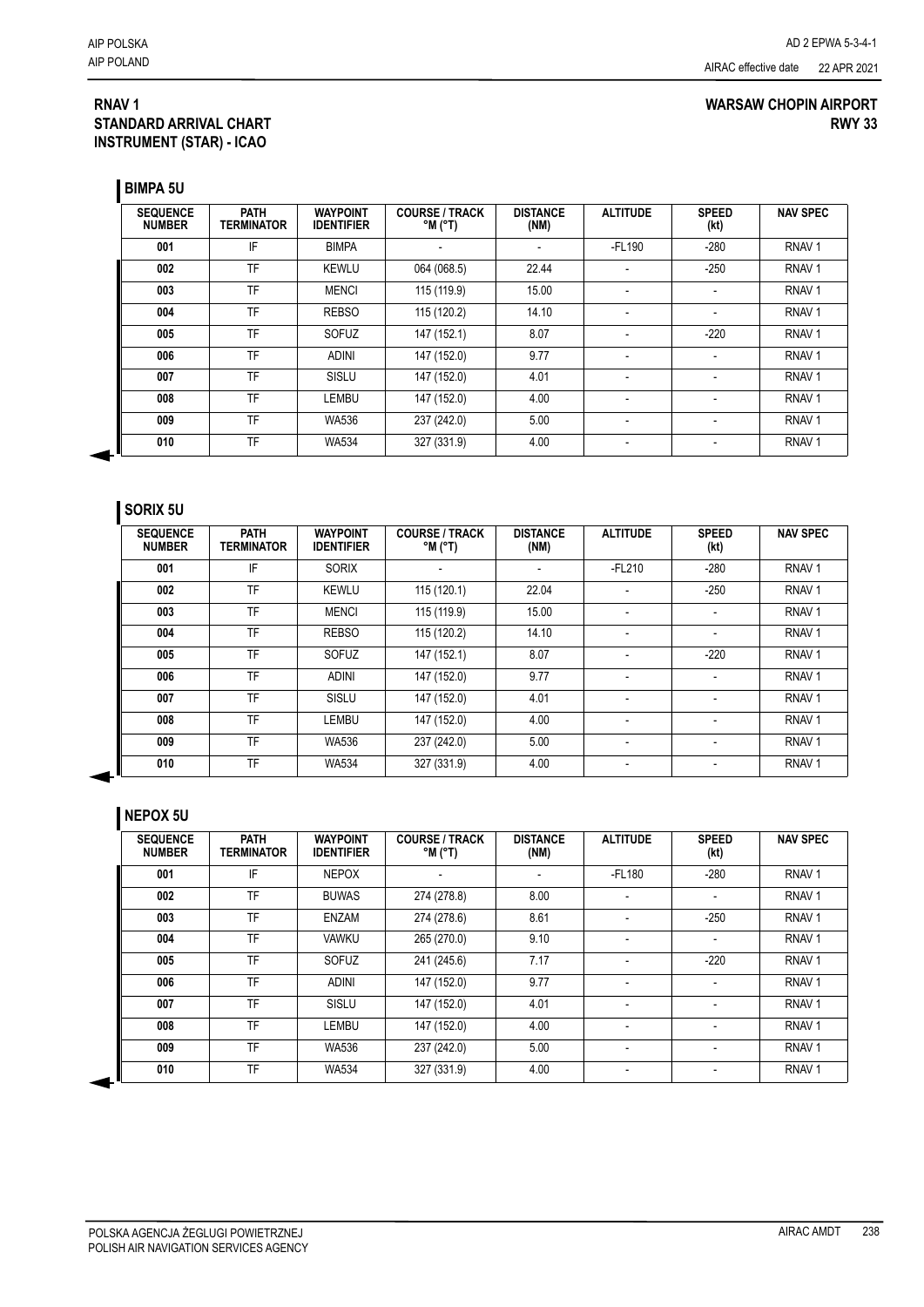## **LIMVI 5U**

| <b>SEQUENCE</b><br><b>NUMBER</b> | <b>PATH</b><br><b>TERMINATOR</b> | <b>WAYPOINT</b><br><b>IDENTIFIER</b> | <b>COURSE / TRACK</b><br>$^{\circ}$ M $^{\circ}$ T) | <b>DISTANCE</b><br>(NM) | <b>ALTITUDE</b>          | <b>SPEED</b><br>(kt) | <b>NAV SPEC</b>   |
|----------------------------------|----------------------------------|--------------------------------------|-----------------------------------------------------|-------------------------|--------------------------|----------------------|-------------------|
| 001                              | IF                               | LIMVI                                |                                                     |                         | $-FL160$                 | $-280$               | RNAV <sub>1</sub> |
| 002                              | TF                               | <b>WA884</b>                         | 345 (350.0)                                         | 14.00                   |                          |                      | RNAV <sub>1</sub> |
| 003                              | TF                               | <b>ENZAM</b>                         | 345 (349.9)                                         | 13.84                   |                          | $-250$               | RNAV <sub>1</sub> |
| 004                              | TF                               | <b>VAWKU</b>                         | 265 (270.0)                                         | 9.10                    | $\overline{\phantom{a}}$ |                      | RNAV <sub>1</sub> |
| 005                              | TF                               | SOFUZ                                | 241 (245.6)                                         | 7.17                    |                          | $-220$               | RNAV <sub>1</sub> |
| 006                              | TF                               | <b>ADINI</b>                         | 147 (152.0)                                         | 9.77                    |                          |                      | RNAV <sub>1</sub> |
| 007                              | TF                               | SISLU                                | 147 (152.0)                                         | 4.01                    |                          |                      | RNAV <sub>1</sub> |
| 008                              | TF                               | LEMBU                                | 147 (152.0)                                         | 4.00                    |                          |                      | RNAV <sub>1</sub> |
| 009                              | TF                               | WA536                                | 237 (242.0)                                         | 5.00                    | $\overline{\phantom{a}}$ |                      | RNAV <sub>1</sub> |
| 010                              | TF                               | <b>WA534</b>                         | 327 (331.9)                                         | 4.00                    |                          |                      | RNAV <sub>1</sub> |

### **LOGDA 5U**

| <b>SEQUENCE</b><br><b>NUMBER</b> | <b>PATH</b><br><b>TERMINATOR</b> | <b>WAYPOINT</b><br><b>IDENTIFIER</b> | <b>COURSE / TRACK</b><br>$^{\circ}$ M ( $^{\circ}$ T) | <b>DISTANCE</b><br>(NM) | <b>ALTITUDE</b>          | <b>SPEED</b><br>(kt) | <b>NAV SPEC</b>   |
|----------------------------------|----------------------------------|--------------------------------------|-------------------------------------------------------|-------------------------|--------------------------|----------------------|-------------------|
| 001                              | IF                               | LOGDA                                |                                                       |                         | -FL190                   | $-280$               | RNAV <sub>1</sub> |
| 002                              | TF                               | <b>WA821</b>                         | 014 (018.6)                                           | 12.50                   | -                        |                      | RNAV <sub>1</sub> |
| 003                              | TF                               | <b>EMCEL</b>                         | 014 (018.7)                                           | 12.92                   | -                        |                      | RNAV <sub>1</sub> |
| 004                              | TF                               | <b>FOLFA</b>                         | 013 (018.0)                                           | 5.78                    | $\overline{\phantom{a}}$ | $-250$               | RNAV <sub>1</sub> |
| 005                              | TF                               | <b>MAWBI</b>                         | 328 (332.8)                                           | 7.19                    | $\overline{\phantom{a}}$ | $\blacksquare$       | RNAV <sub>1</sub> |
| 006                              | TF                               | <b>KUGEB</b>                         | 328 (332.7)                                           | 6.96                    | -                        | $-220$               | RNAV <sub>1</sub> |
| 007                              | TF                               | <b>VEKPE</b>                         | 058 (062.7)                                           | 6.01                    | -                        |                      | RNAV <sub>1</sub> |
| 008                              | TF                               | <b>OTMUL</b>                         | 147 (151.8)                                           | 6.98                    |                          |                      | RNAV <sub>1</sub> |
| 009                              | TF                               | <b>NEGEN</b>                         | 147 (151.8)                                           | 4.01                    | -                        |                      | RNAV <sub>1</sub> |
| 010                              | TF                               | <b>WA534</b>                         | 057 (061.9)                                           | 5.00                    |                          |                      | RNAV <sub>1</sub> |

### **AGAVA 5U**

| <b>SEQUENCE</b><br><b>NUMBER</b> | <b>PATH</b><br><b>TERMINATOR</b> | <b>WAYPOINT</b><br><b>IDENTIFIER</b> | <b>COURSE / TRACK</b><br>$^{\circ}$ M $^{\circ}$ T) | <b>DISTANCE</b><br>(NM) | <b>ALTITUDE</b>          | <b>SPEED</b><br>(kt)     | <b>NAV SPEC</b>   |
|----------------------------------|----------------------------------|--------------------------------------|-----------------------------------------------------|-------------------------|--------------------------|--------------------------|-------------------|
| 001                              | IF                               | <b>AGAVA</b>                         | ٠                                                   |                         | $-FL190$                 | $-280$                   | RNAV <sub>1</sub> |
| 002                              | TF                               | <b>VIXLO</b>                         | 088 (093.1)                                         | 10.98                   | $-FL170$                 | $\blacksquare$           | RNAV <sub>1</sub> |
| 003                              | TF                               | <b>ARFEP</b>                         | 088 (093.2)                                         | 7.18                    | $\overline{\phantom{0}}$ |                          | RNAV <sub>1</sub> |
| 004                              | TF                               | <b>EMCEL</b>                         | 063 (067.6)                                         | 18.80                   | $\overline{\phantom{0}}$ | $\overline{\phantom{0}}$ | RNAV <sub>1</sub> |
| 005                              | TF                               | <b>FOLFA</b>                         | 013 (018.0)                                         | 5.78                    |                          | $-250$                   | RNAV <sub>1</sub> |
| 006                              | TF                               | <b>MAWBI</b>                         | 328 (332.8)                                         | 7.19                    | $\overline{\phantom{0}}$ |                          | RNAV <sub>1</sub> |
| 007                              | TF                               | <b>KUGEB</b>                         | 328 (332.7)                                         | 6.96                    | $\overline{\phantom{a}}$ | $-220$                   | RNAV <sub>1</sub> |
| 008                              | TF                               | <b>VEKPE</b>                         | 058 (062.7)                                         | 6.01                    | $\overline{\phantom{0}}$ |                          | RNAV <sub>1</sub> |
| 009                              | <b>TF</b>                        | <b>OTMUL</b>                         | 147 (151.8)                                         | 6.98                    | $\overline{\phantom{a}}$ | $\blacksquare$           | RNAV <sub>1</sub> |
| 010                              | <b>TF</b>                        | <b>NEGEN</b>                         | 147 (151.8)                                         | 4.01                    | $\overline{\phantom{a}}$ | $\blacksquare$           | RNAV <sub>1</sub> |
| 011                              | TF                               | <b>WA534</b>                         | 057 (061.9)                                         | 5.00                    | -                        |                          | RNAV <sub>1</sub> |